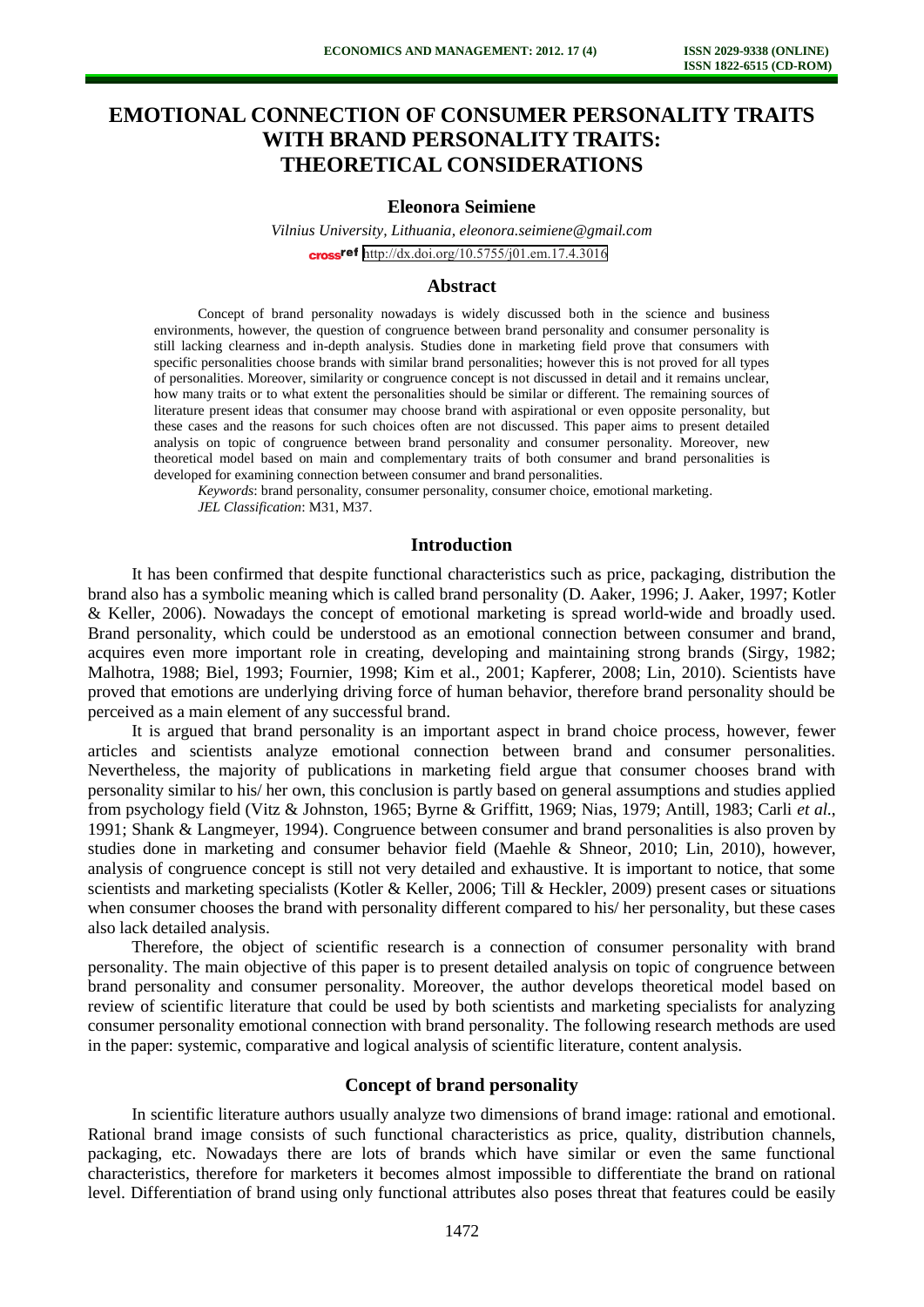copied by competitors (Till & Heckler, 2009). By creating emotional image of the brand company could obtain a really strong differentiator. Brand personality is emotional brand image, in other words: emotional connection between consumer and brand.

Concept of product personality was first described by Martineau (1957) to define the non-material dimensions (character) of a store that make it special. J. Aaker (1997) describes brand personality as a set of human characteristics associated with the brand. Definition presented by J. Aaker is one of the most wellknown descriptions of brand personality. Brand personality could be described using the same characteristics as human personality: social-demographic (sex, age, social class, etc.), lifestyle (leisure time, hobbies, interests, etc.) and specific traits of character (friendly, warm, calm, bold, careless, independent, self-assured, etc.) (Levy, 1959; D. Aaker, 1996).

The author of this paper argues that in brand personality concept definition it should also be stated how personality of a brand is created. Therefore, author describes brand personality as associations in consumer's subconscious level created by two aspects: rational brand image and perception of typical consumer. Brand personality is created through three sources: associations consumers have about the brand, image of the company that produces the brand (corporate image) and product attributes, such as distribution channels, packaging, etc. (Lin, 2010). According to Levy, image of brand users (typical consumers of the brand) and personnel of the company are also important factors that have impact on perception of brand personality (Levy, 1959).

Brand personality helps to create a stronger brand in several ways. First, brand personality that is attractive to consumer plays role of self-expression. Second, brand personality helps to build relationship between brand and consumer. Third, brand personality also communicates functional features of brand. (D. Aaker, 1996). Distinctive brand personality creates in consumer's memory a set of unique and positive characteristics thus forming and enlarging brand equity (Keller, 1993; Keller, 2008; Johnson *et al*., 2000; Phau & Lau, 2000). Well developed and established brand personality has a positive impact on brand preference, loyalty, attitudes and satisfaction towards the brand (Sirgy, 1982; Malhotra, 1988; Biel, 1993; Fournier, 1998; Kim *et al.*, 2001; Kapferer, 2008; Lin, 2010).

J. Aaker (1997) conducted research into brand personalities and identified following five dimensions consisting of 42 traits:

- 1. Sincerity: down-to-earth, honest, wholesome, and cheerful.
- 2. Excitement: daring, spirited, imaginative, and up-to-date.
- 3. Competence: reliable, intelligent, and successful.
- 4. Sophistication: upper-class and charming.
- 5. Ruggedness: outdoorsy and tough.

Aaker analyzed some well-known brands and found that a number of them tended to be strong on one particular trait. However, a brand may have several different attributes, also.

Nevertheless, brand personality scale developed by J. Aaker partly or fully has been used in a lot of studies of consumer behavior (Okazaki, 2006; Supphellen & Gronhaug, 2003; Venable *et al.*, 2003); it has been criticized, too. Main criticism is received while trying to answer question, whether brand personality scales really measure brand personality. Azoulay and Kapferer (2003) argue that the concept of Aaker's brand personality is not defined properly. That is why brand personality scales in fact does not measure brand personality, but merges altogether a number of dimensions of a brand identity. Therefore, Azoulay and Kapferer say that "personality" and other concepts such as "self" are taken from psychology and adaption of these concepts in marketing is needed. They suggest that the concept of brand personality should be described as a unique set of human personality traits both applicable and relevant to brands.

Structural and semantic validity of Aaker's brand personality scale is also questioned, especially when it comes to the usage of the scale in culturally different contexts (Achouri, 2010). Because of these reason the scale was adopted to Japanese market (Lin, 2010).

Due to the criticism of Aaker's brand personality scale Geuens *et al*. (2009) developed a new scale for measuring brand personality. The new scale consists of five factors (Activity, Responsibility, Aggressiveness, Simplicity, and Emotionality) and twelve traits. Compared to other scales, this scale was proved to be reliable for comparison between brand and category, for comparison between brands within category and for between respondent comparison. Moreover, the scale also was proved to be reliable and valid in cross-cultural studies.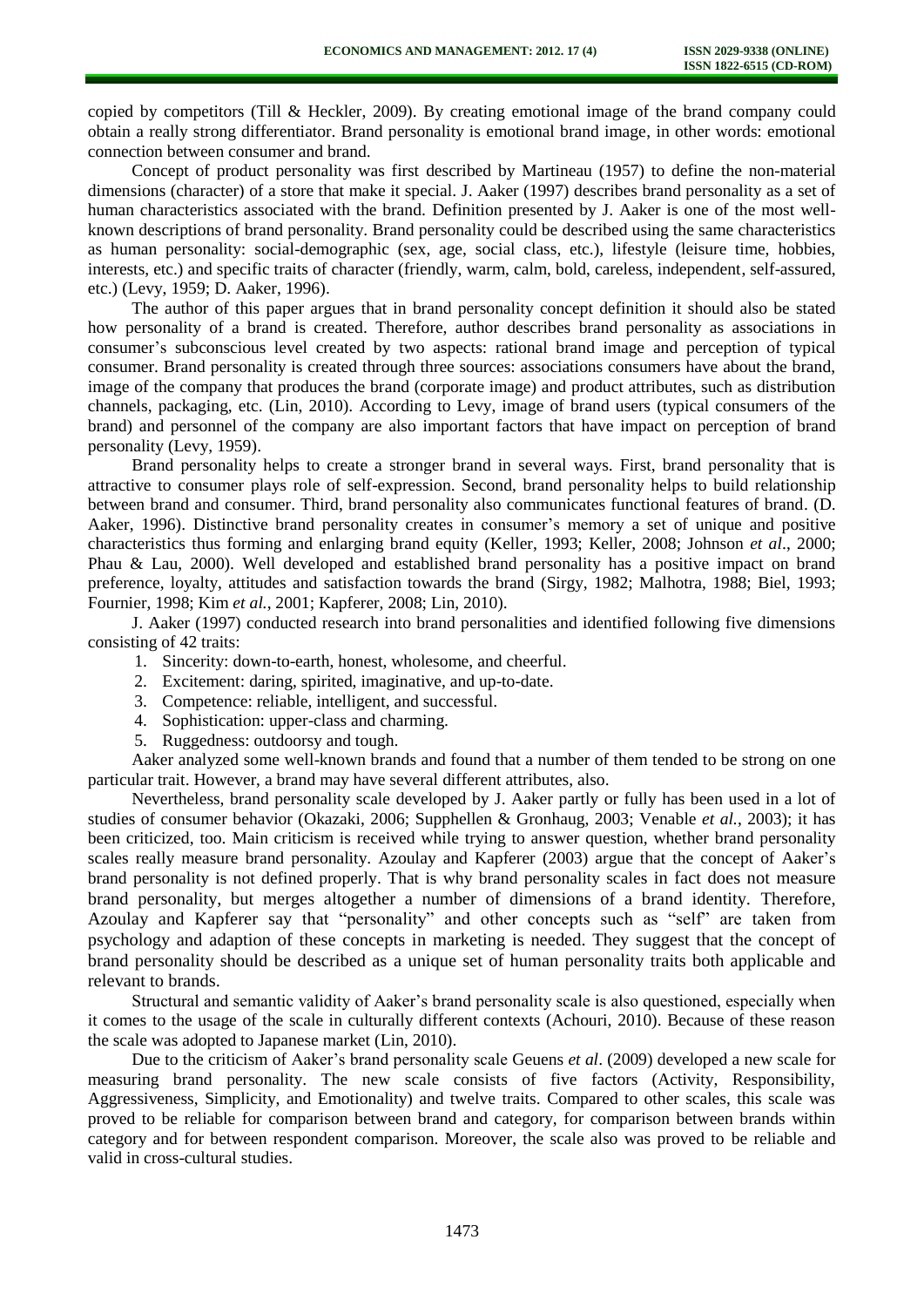## **Concept of consumer personality or self-image**

Personality is an abstract concept and due to this reason it is quite difficult to present an exact description of personality. Moreover, scientists often describe personality in the context of analyzed topic or field, that is the reason why a lot of descriptions of personality concepts exist (Pikturinienė & Kurtinaitienė, 2010). According to Engel *et al.* (1969) personality could be described as traits of the individual, which have impact on his/her general behavior's peculiarities.

Freud was the first psychologist who presented a personality theory. He perceived personality as something dynamic, multiple and cumulative. Freud argued that every personality consists from 3 layers or elements: ego, superego and id. Theory of Freud is rarely applied in marketing directly, however, it is very important as he introduced the idea that people make decisions unconsciously (Mayers, 2000; Pikturinienė & Kurtinaitienė, 2010).

Freud's ideas were partly developed by Adler and Jung, who argued that personality is formed not only by ego, superego and id, but also by social environment. Jung presented his theory of personality typology based on two main components: outward direction (extraversion) and in-ward direction (introversion); and main functions of psyche (senses, thinking, feelings and intuition). Eight personality types were developed: four extraverts with dominating senses/ thinking/ feeling/ intuition and four introverts with same dominating functions. Jung dimensions were further developed by Eysenck (1967), who suggested the method, how to measure exact type of personality.

Goldberg (1990) presented Big-Five theory, which is widely used in consumer behavior research. Five dimensions of the model are often labeled as O.C.E.A.N.:

- 1. **Openness to experience**: inventive/curious vs. consistent/cautious. Such elements as appreciation for art, emotion, adventure, unusual ideas, intellectual curiosity, imagination and variety of experience.
- 2. **Conscientiousness**: efficient/organized vs. easy-going/careless. Such traits as a tendency to show self-discipline, act dutifully, orderly, trustworthy, aim for achievement; planned behavior.
- 3. **Extraversion**: outgoing/energetic vs. solitary/reserved. Such traits as energy, positive emotions, openness to others, sociability, impulsivity.
- 4. **Agreeableness**: friendly/compassionate vs. cold/unkind. Such traits as kind, compassionate, modest, trust, cooperative.
- 5. **Neuroticism**: sensitive/nervous vs. secure/confident. Such traits as anxious, unstable, nervous, vulnerable, a tendency to express unpleasant emotions.

Nevertheless, the development of Big-Five model was not theory-driven; the model integrates personality concepts of such scientists as Jung, Eysenck, which makes it more reliable (Sanz *et al.*, 2008). Adjective-based approach is more often used compared to statements-based approach for evaluation of personality using Big-Five model (Gill & Hodgkinson, 2007).

According to the author of this paper, it is important to notice that from psychological point of view concepts of personality and self-image are different. Personality should be understood as traits that describe individuals; moreover, psychological approach is usually used for understanding personality (e.g. Myers-Briggs type indicator). Self-image should be perceived as how one views himself/ herself, what traits does he/ she attributes to his/ her self. That is why self-image is more a projection of the individual, but not his/ her exact psychological portrait. Studies in marketing or consumer behavior topics prove that it is usually enough to measure consumer self-image, but not consumer personality. Despite the stated difference between personality and self-image concepts the author uses them as synonyms in the paper.

## **Congruence between brand and consumer personalities**

In scientific literature connection between brand and consumer personalities is perceived mainly in two ways:

- 1. "**Identic approach**": consumer chooses the brand consistent with his/ her personality or selfimage
- 2. "**Differential approach**": consumer chooses the brand that is different from his/ her personality or self-image

Nowadays in marketing it is believed that consumer chooses brand with personality similar to his/ her own, however this conclusion is partly based on general assumptions and studies applied from psychology field (Vitz & Johnston, 1965; Byrne & Griffitt, 1969; Nias, 1979; Antill, 1983; Carli *et al.*, 1991; Shank &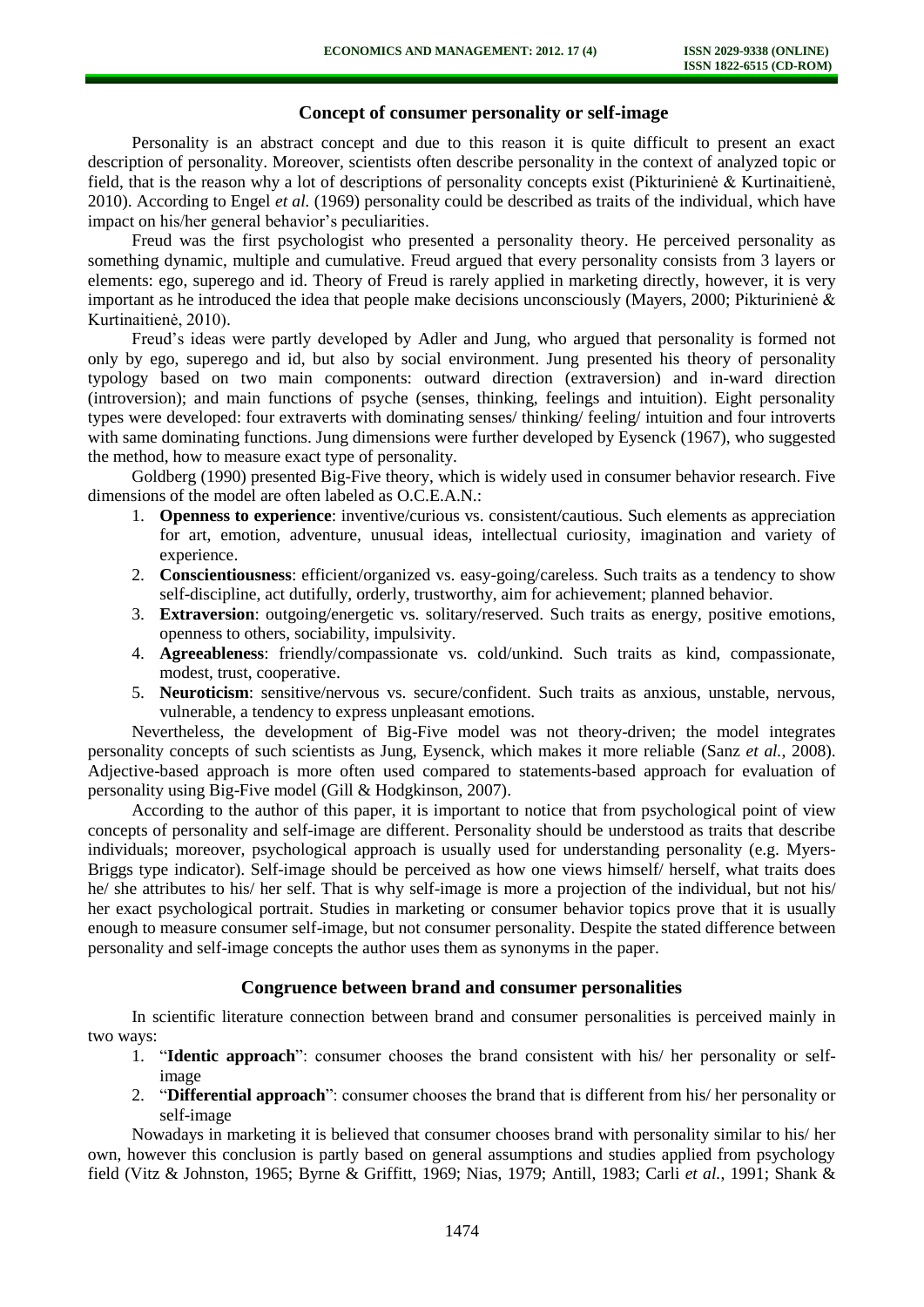Langmeyer, 1994). The author thinks that nevertheless marketing as an applied science, the concepts, constructs and relations taken from psychology should be analyzed in detail, verified and only then applied.

Consciously or unconsciously consumers perceive their possessions (material things) as part of themselves (Belk, 1988). People also acquire or reinforce their sense of self through the goods they buy (and what these material things symbolize both to themselves and to others with whom they communicate) (Dolich, 1969; Hamm & Cundiff, 1969; Johar & Sirgy, 1991).

According to D. Aaker people tend to choose brand with personality similar to their own, moreover the congruence between brand personality and consumer personality or self-image has impact on consumer's commitment with the brand (D. Aaker, 1996). The more congruent are brand and consumer personalities, the more committed is consumer.

Recent studies done in marketing field prove that consumers with specific personalities choose brands with similar brand personalities compared to their own, but this is not proved for all types of personalities. Maehle and Shneor (2010) in their research have identified brand preferences of consumers with different personality types. They found that consumers prefer brands with personalities that match their own. For brand personality research Maehle and Shneor were using brand personality scale developed by J. Aaker and Ekelund's Diversity Icebraker (DI) scale for consumer personality research. They found out that consumers with Blue DI type exhibit clear aversion from the excitement dimension of brand personality, whereas consumers with Red DI type exhibit clear preference for the sincerity dimension of brand personality. However, there were no clear results concerning Green DI type, type of individuals that are quite individualistic, non-conformist and innovative. Having all this in mind, author of this article thinks there is a gap in the performed studies and therefore statement *"Not all types of consumer personalities choose brands with brand personalities similar compared to their own"* should be analyzed in further research.

Moreover, the research done by Maehle and Shneor revealed a possible hierarchy of brand personality dimensions' influence. They argue that there might be potential hierarchy of dimensions influence, where certain brand dimensions may be more dominant than others in preference of consumers with different personality type. Therefore, the author of this paper proposes that "*While analyzing preference of consumers with different personality types, traits of brand personality need to be categorized into main and complementary ones"*.

In her article The Malleable Self (1999) J. Aaker argues that the perception of the self could be different: real, ideal, private or public. Therefore, Aaker partly negates the view that only personality profile of target group should be taken into account while developing brand personality. According to her, the strategy of brand personality development should be chosen deciding on what positioning is the most important in each case: user, situational, usage, etc. Having in mind experiments of Aaker, the author of this paper suggests that "*Consumers might choose the brand with personality that is congruent not only to consumers' real self, but also ideal self. And the brand that is chosen might be different in these situations."*

Lin (2010) also states for "identic approach" and her studies show that consumers prefer brands with personalities that more closely match their own self-concept. J. Aaker (1999) notified that real and ideal selves should be distinguished, but Lin does not see differences between these two concepts and this could be perceived as a weak aspect of her studies.

Representatives of "differential approach" Till and Heckler argue that traits of brand personality should not be identical to traits of consumer personality. According to them, lots of marketing specialists do a mistake trying to transfer consumer personality characteristics into brand personality (Till & Heckler, 2009). Brand personality should be attractive to consumers, but not exactly the same as consumer.

Both well-known marketing specialists Kotler and Keller agree with "identic approach", that consumer chooses the brand with personality similar to his/ her own. Kotler and Keller (2006) state that implication of Aaker brand personality scale is that brands will attract persons who are high on the same personality traits. According to Sirgy (1982), consumers often choose and use the brands that have a brand personality consistent with their own actual self-concept (how one views oneself). Nevertheless, Sirgy also thinks that in some cases the match may be based on the consumer's ideal self-concept (how one would like to view oneself) or even other's self-concept (how one thinks others see one) rather than actual self-image.

Some publications (Kotler & Keller, 2006; Till & Heckler, 2009) also present ideas that consumer may choose brand with aspirational or even opposite personality compared to consumers', however these cases and the reasons for such choice are not analyzed in detail. Moreover, the author of this paper thinks that similarity or congruence concept is not discussed in detail by most scientists and it remains unclear, how many traits or to what extent the personalities should be similar or different.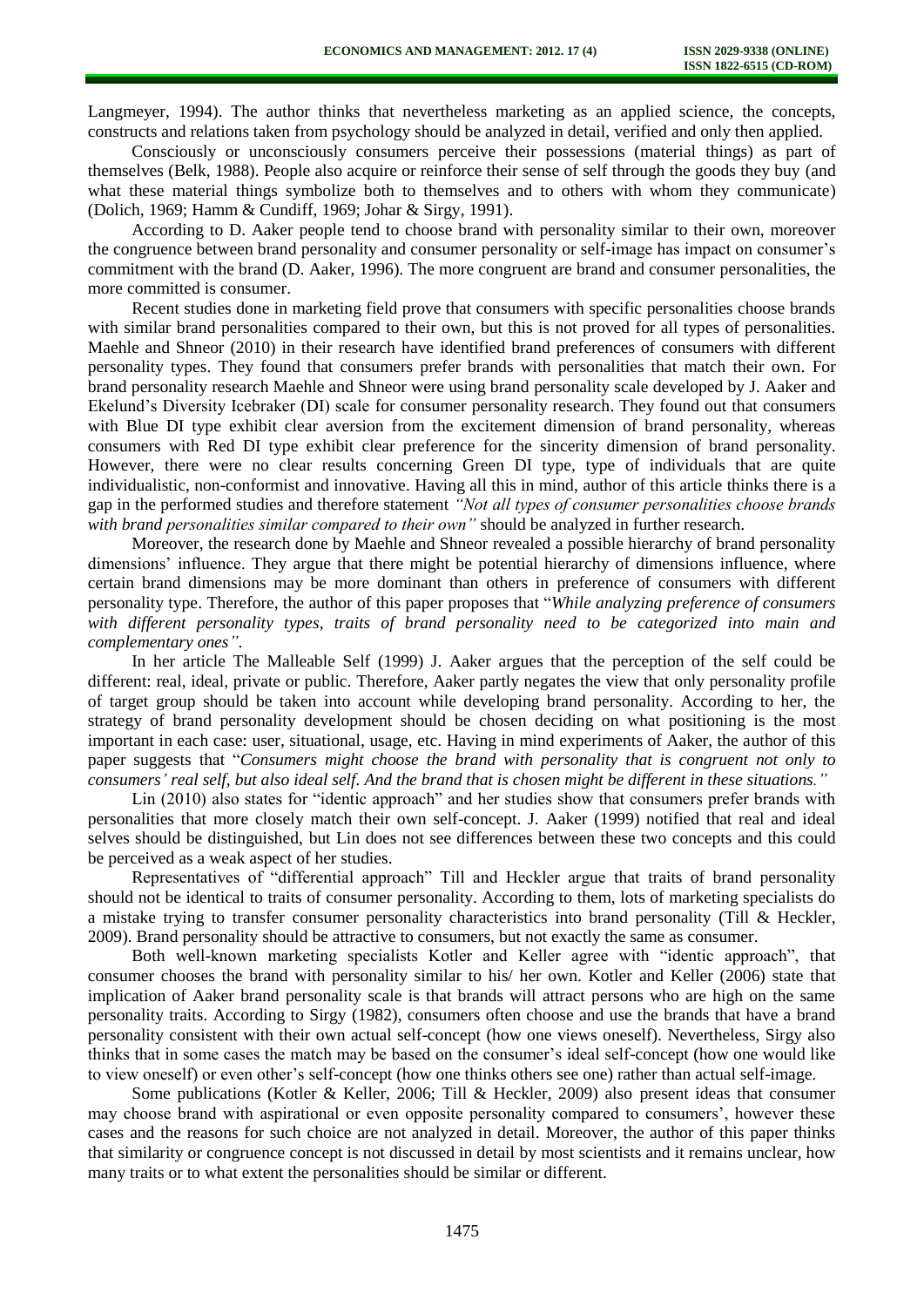# **Theoretical model of emotional connection between brand and consumer personalities**

In psychology personality could be described with several main traits and important values, other traits are complementary and present only in some situations (Mayers, 2000). D. Aaker (1996) uses main and complementary traits model for analyzing brand image. According to D. Aaker, the brand operating in several markets has the same main features; however, complementary traits are different. The author of this paper thinks that it would be also useful to analyze brand personality through main and complementary traits. Such analysis would provide in-depth understanding of how consumers are choosing brands in the context of brand personality.



**Figure 1.** Theoretical model of emotional connection between brand and consumer personalities

Having all these in mind and based on scientific literature review, the author thinks there is need for a new theoretical model in order to study emotional connection between consumer personality and brand personality. The model (see Figure 1) analyzes main and complementary traits of both consumer and brand personalities and their various combinations. The author argues that comparison of C1 (main traits of consumer personality) with B1 (main traits of brand personality) shows the nature of relation between brand and consumer personalities: whether the brand is chosen or rejected. Comparison of C2 (complementary traits of consumer personality) with B2 (complementary traits of brand personality) helps to identify different forms of this connection. The author states four different situations out of theoretical model for analyzing connection between consumer and brand personalities:

1.  $C1 = B1 \& C2 = B2$ : main and complementary traits of consumer personality are similar compared to main and complementary traits of brand personality; therefore *the consumer chooses the brand.* 

2. C1 = B1 & C2  $\neq$  B2: main traits of consumer and brand personalities are similar, but complementary traits are different; therefore *the consumer chooses the brand.*

3. C1  $\neq$  B1 & C2 = B2: main traits of consumer and brand personalities are different, but complementary traits are similar; therefore, *the consumer rejects the brand.*

4. C1  $\neq$  B1 & C2  $\neq$  B2: main and complementary traits of consumer personality are different compared to main and complementary traits of brand personality; therefore, *the consumer rejects the brand.*

Research based on this theoretical model would answer such particular questions as for example: what happens if consumer personality main traits and brand personality main traits are completely different, but complementary traits are the same, will consumer choose the brand in this case; what happens if consumer personality traits and brand personality traits, both main and complementary are completely different, will consumer refuse the brand in this case.

# **Conclusions**

Despite the fact that number of scientific articles analyzing connection between brand and consumer personalities have increased recently, this topic still lacks detailed and precise analysis. Major part of publications in marketing and consumer behavior field ground the idea that consumer chooses the brand with personality similar to his/ her own. However, scientific literature review revealed that: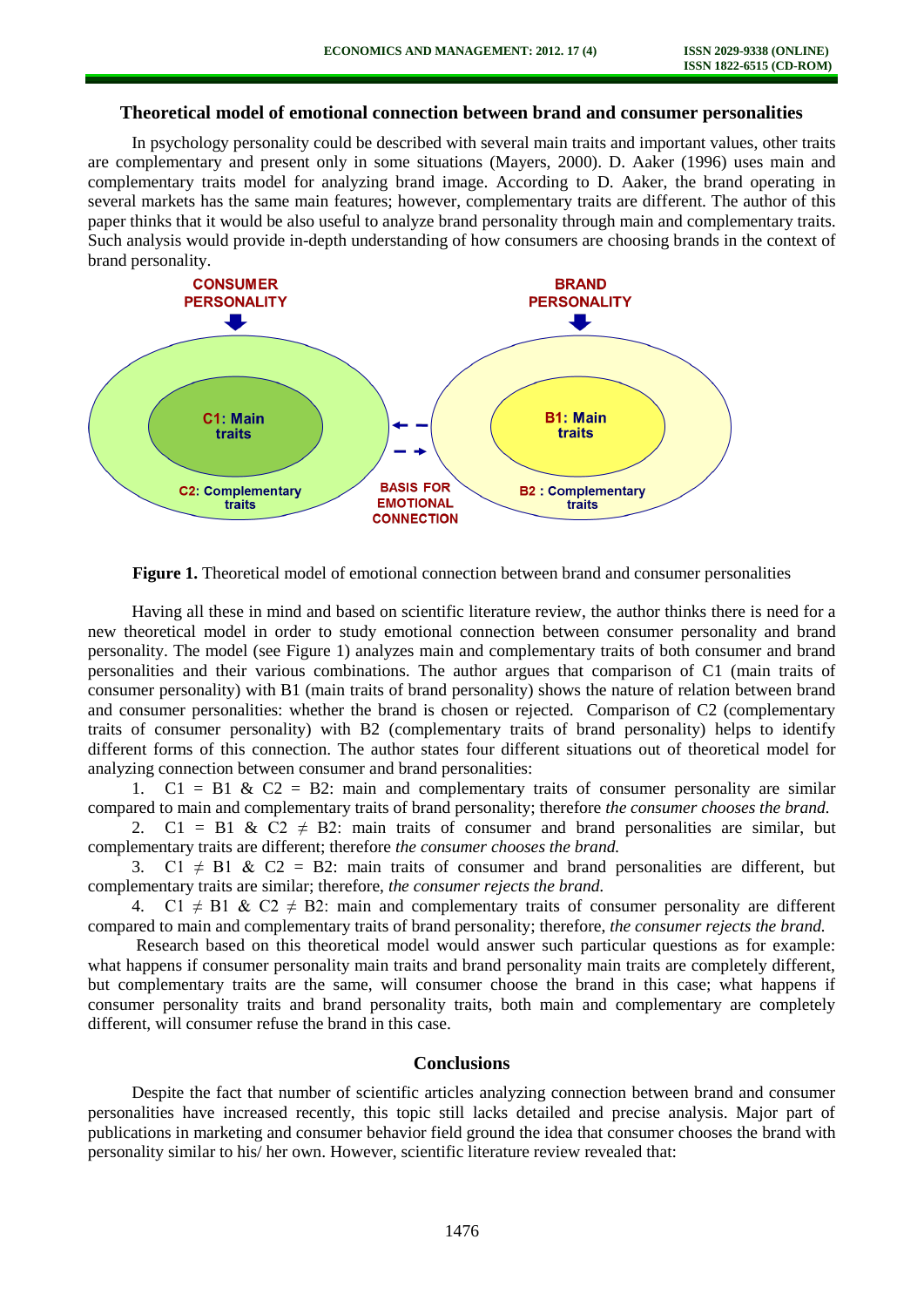- 1. Not all types of consumer personalities choose the brand with personalities similar to their own; and it remains unclear what are the preferences of these consumers and why, if so, their choice is different.
- 2. There is a potential hierarchy in traits of brand personality, therefore it is important to analyze traits of both brand and consumer personalities divided into main and complementary ones.
- 3. Consumers might choose the brand with personality that is congruent not only to consumers' real self, but also ideal self. This could be the reason why brand with different personality compared to consumer personality is chosen.

To sum up, the author presents theoretical model of emotional connection between brand and consumer personalities. The model shows nature and form of relation between brand and consumer personalities. According to authors' stated hypotheses, the consumer will choose the brand if main traits of both brand and consumer personalities are similar, and will reject the brand if main traits are different.

Limitations of this paper are due to the fact that only theoretical considerations were presented, empirical research on analyzed topic was not performed. Potential research on emotional connection between brand and consumer personalities would provide both marketing scientists and specialists with in-depth understanding of how consumers are choosing brands and how better knowledge of brand personality might be used in order to build strong and successful brand.

#### **References**

- 1. Aaker, D. A. (1996). Building strong brands. The Free Press, ISBN 0-02-900151-X
- 2. Aaker, J. (1999). The malleable self: the role of self-expression in persuasion. Journal of Marketing Research, Vol. 36, No. 2, 45-57.
- 3. Aaker, J. (1997). Dimensions of brand personality. Journal of Marketing Research, Vol. 34, 347-56.
- 4. Achouri, M. A., & Bouslama, N. (2010). The Effect of the Congruence between Brand Personality and Self-Image on Consumer's Satisfaction and Loyalty: A Conceptual Framework. IBIMA Business Review, IBIMA Publishing.
- 5. Antill, J.K. (1983). Sex-role complementarity versus similarity in married couples. Journal of Personality and Social Psychology, Vol. 45, No. 1.
- 6. Azoulay, A. & Kapferer, J-N. (2003). Do brand personality scales really measure brand personality? Journal of Brand Management, Volume: 11, Issue: 2, Palgrave Macmillan, 143-155.
- 7. Belk, R.W. (1988). Possessions and the extended self. Journal of Consumer Research, Vol. 15.
- 8. Biel, A. (1993). Converting Image into Equity. In Brand Equity and Advertising, edited by D. A. Aaker and A. Biel. Hillsdale, NJ: Lawrence Erlbaum.
- 9. Byrne, D., & Griffitt, W. (1969). Similarity and awareness of similarity of personality characteristics as determinants of attraction. Journal of Experimental Research in Personality, Vol. 3.
- 10. Carli, L.L., Ganley, R., & Pierce- Otay, A. (1991). Similarity and satisfaction in roommate relationships. Personality and Social Psychology Bulletin, Vol. 17, No. 4.
- 11. Dolich, I.J. (1969). Congruence relationships between self-images and product brands. Journal of Marketing Research, Vol. 6.
- 12. Engel, J. F., Kollat, I.T. & Blackwell, R. D. (1969). Personality Measures and Market Segmentation. (Vol. 12): Business Horizons (June).
- 13. Eysenck, H. J. (1967). The biological basis of personality. Springfield: IL: Charles C. Thomas.
- 14. Fournier, S. (1998). Consumers and Their Brands: Developing Relationship Theory in Consumer Research. Journal of Consumer Research, 24.
- 15. Geuens, M., Weijters, B., & De Wulf, K. (2009) A new measure of brand personality. Intern. J. of Research in Marketing 26, 97–107.
- 16. Gill, C. M., & Hodgkinston, G. P. (2007). Development and validation of the five-factor mode; questionnaire (FFMQ): an adjective-based personality inventory for use in occupational settings. Personnel Psychology, 60 (3),  $731 - 766.$
- 17. Goldberg, L.R. (1990). An alternative description of personality: the big five factor. Journal of Personality and Social Psychology, Vol. 59, 1216-29.
- 18. Hamm, B.C., & Cundiff, E.W. (1969). Self-actualization and product perception. Journal of Marketing Research, Vol. 6.
- 19. Johar, J.S., & Sirgy, M.J. (1991). Value-expressive versus utilitarian advertising appeals: when and why to use which appeal. Journal of Advertising, Vol. 20, 23-33.